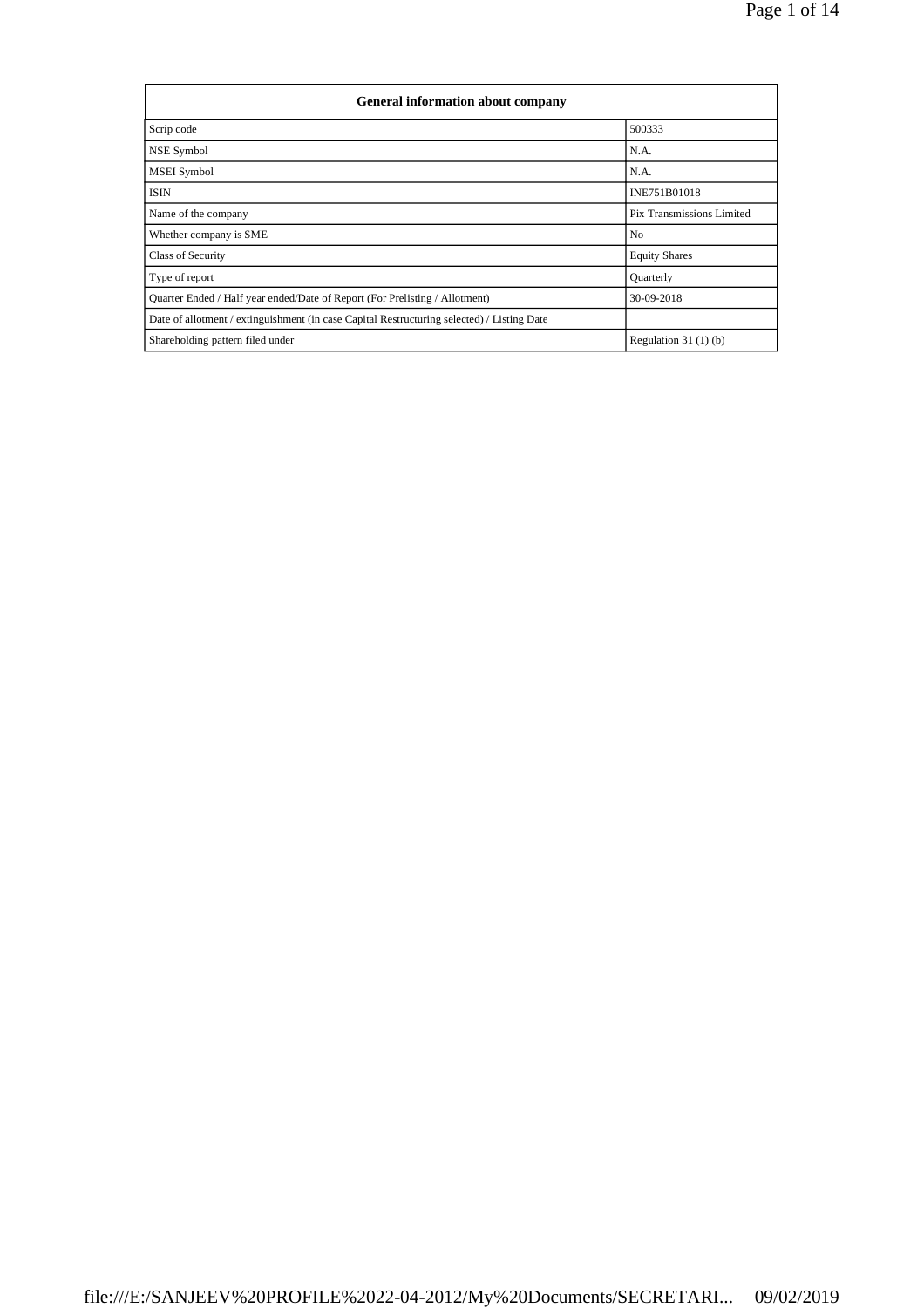|                | <b>Declaration</b>                                                                        |                |                                |                       |                            |  |  |  |  |  |  |  |  |
|----------------|-------------------------------------------------------------------------------------------|----------------|--------------------------------|-----------------------|----------------------------|--|--|--|--|--|--|--|--|
| Sr.<br>No.     | Particular                                                                                | Yes/No         | Promoter and<br>Promoter Group | Public<br>shareholder | Non Promoter-Non<br>Public |  |  |  |  |  |  |  |  |
|                | Whether the Listed Entity has issued any partly paid up<br>shares?                        | N <sub>0</sub> | N <sub>0</sub>                 | No                    | N <sub>0</sub>             |  |  |  |  |  |  |  |  |
| $\overline{c}$ | Whether the Listed Entity has issued any Convertible<br>Securities?                       | N <sub>0</sub> | N <sub>0</sub>                 | No                    | N <sub>0</sub>             |  |  |  |  |  |  |  |  |
| 3              | Whether the Listed Entity has issued any Warrants?                                        | N <sub>0</sub> | N <sub>0</sub>                 | N <sub>0</sub>        | N <sub>o</sub>             |  |  |  |  |  |  |  |  |
| $\overline{4}$ | Whether the Listed Entity has any shares against which<br>depository receipts are issued? | N <sub>0</sub> | N <sub>0</sub>                 | N <sub>0</sub>        | N <sub>0</sub>             |  |  |  |  |  |  |  |  |
| 5              | Whether the Listed Entity has any shares in locked-in?                                    | N <sub>0</sub> | N <sub>0</sub>                 | N <sub>0</sub>        | N <sub>o</sub>             |  |  |  |  |  |  |  |  |
| 6              | Whether any shares held by promoters are pledge or<br>otherwise encumbered?               | N <sub>0</sub> | N <sub>0</sub>                 |                       |                            |  |  |  |  |  |  |  |  |
| $\overline{7}$ | Whether company has equity shares with differential<br>voting rights?                     | N <sub>0</sub> | No.                            | No                    | N <sub>0</sub>             |  |  |  |  |  |  |  |  |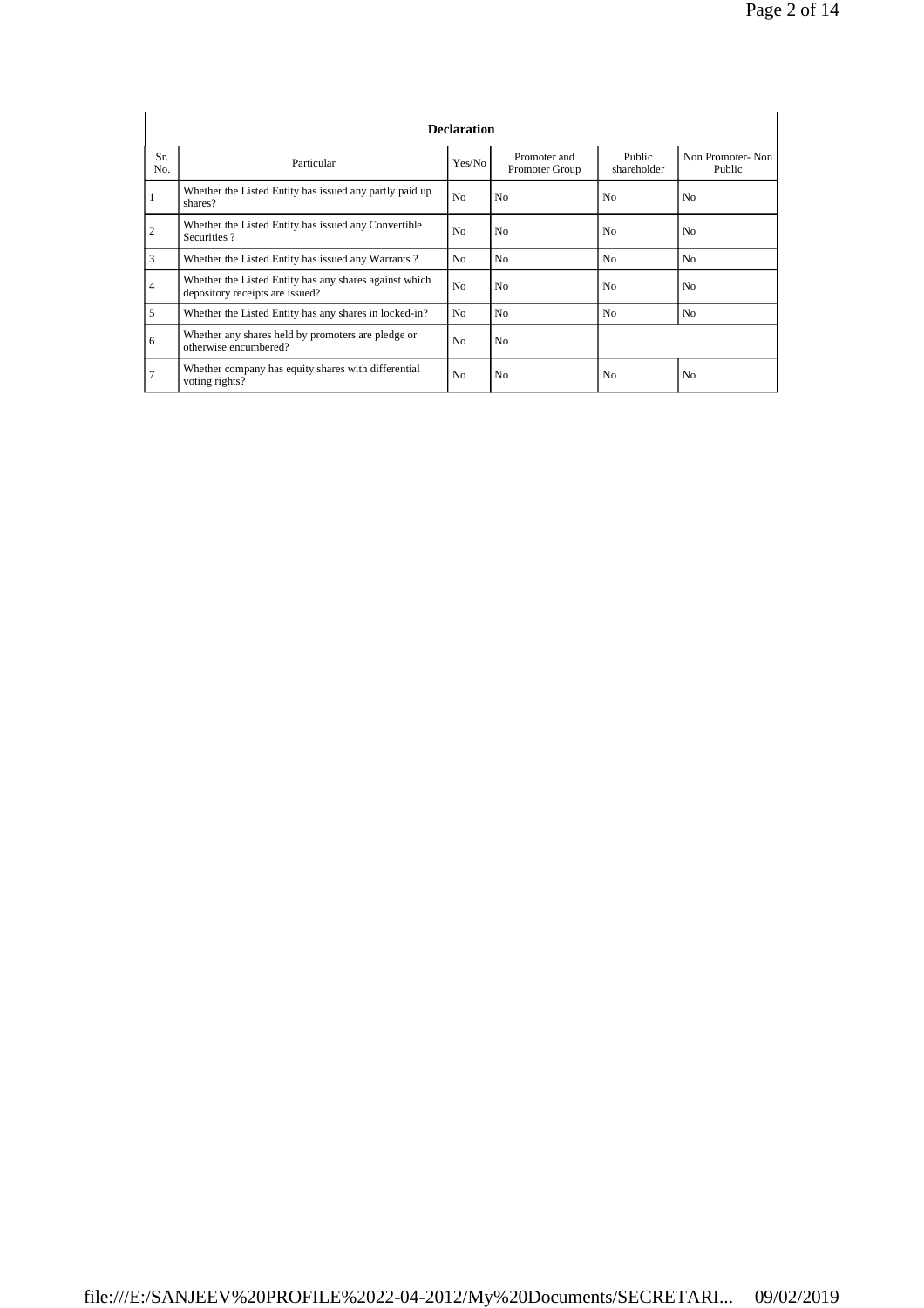|                          |                                                |                         |                         |                           |                          |                           | <b>Table I - Summary Statement holding of specified securities</b> |                                                                  |               |          |                     |
|--------------------------|------------------------------------------------|-------------------------|-------------------------|---------------------------|--------------------------|---------------------------|--------------------------------------------------------------------|------------------------------------------------------------------|---------------|----------|---------------------|
|                          |                                                |                         | No. of                  | No. Of<br>Partly<br>paid- | No. Of<br>shares         | Total nos.                | Shareholding<br>as a % of total<br>no. of shares                   | Number of Voting Rights held in each<br>class of securities (IX) |               |          |                     |
| Category<br>$($ $\Gamma$ | Category of<br>shareholder                     | Nos. Of<br>shareholders | fully paid<br>up equity | up<br>equity              | underlying<br>Depository | shares<br>held (VII)      | (calculated as<br>per SCRR,                                        | No of Voting (XIV) Rights                                        |               |          | Total as a          |
|                          | (II)                                           | (III)                   | shares<br>held $(IV)$   | shares<br>held<br>(V)     | Receipts<br>(VI)         | $=$ (IV)+<br>$(V) + (VI)$ | 1957) (VIII) As<br>a % of<br>$(A+B+C2)$                            | Class eg:<br>X                                                   | Class<br>eg:y | Total    | $%$ of<br>$(A+B+C)$ |
| (A)                      | Promoter &<br>Promoter<br>Group                | 10                      | 8327688                 |                           |                          | 8327688                   | 61.12                                                              | 8327688                                                          |               | 8327688  | 61.12               |
| (B)                      | Public                                         | 18330                   | 5297512                 |                           |                          | 5297512                   | 38.88                                                              | 5297512                                                          |               | 5297512  | 38.88               |
| (C)                      | Non<br>Promoter-<br>Non Public                 |                         |                         |                           |                          |                           |                                                                    |                                                                  |               |          |                     |
| (C1)                     | <b>Shares</b><br>underlying<br>DR <sub>S</sub> |                         |                         |                           |                          |                           |                                                                    |                                                                  |               |          |                     |
| (C2)                     | Shares held<br>by<br>Employee<br><b>Trusts</b> |                         |                         |                           |                          |                           |                                                                    |                                                                  |               |          |                     |
|                          | Total                                          | 18340                   | 13625200                |                           |                          | 13625200                  | 100                                                                | 13625200                                                         |               | 13625200 | 100                 |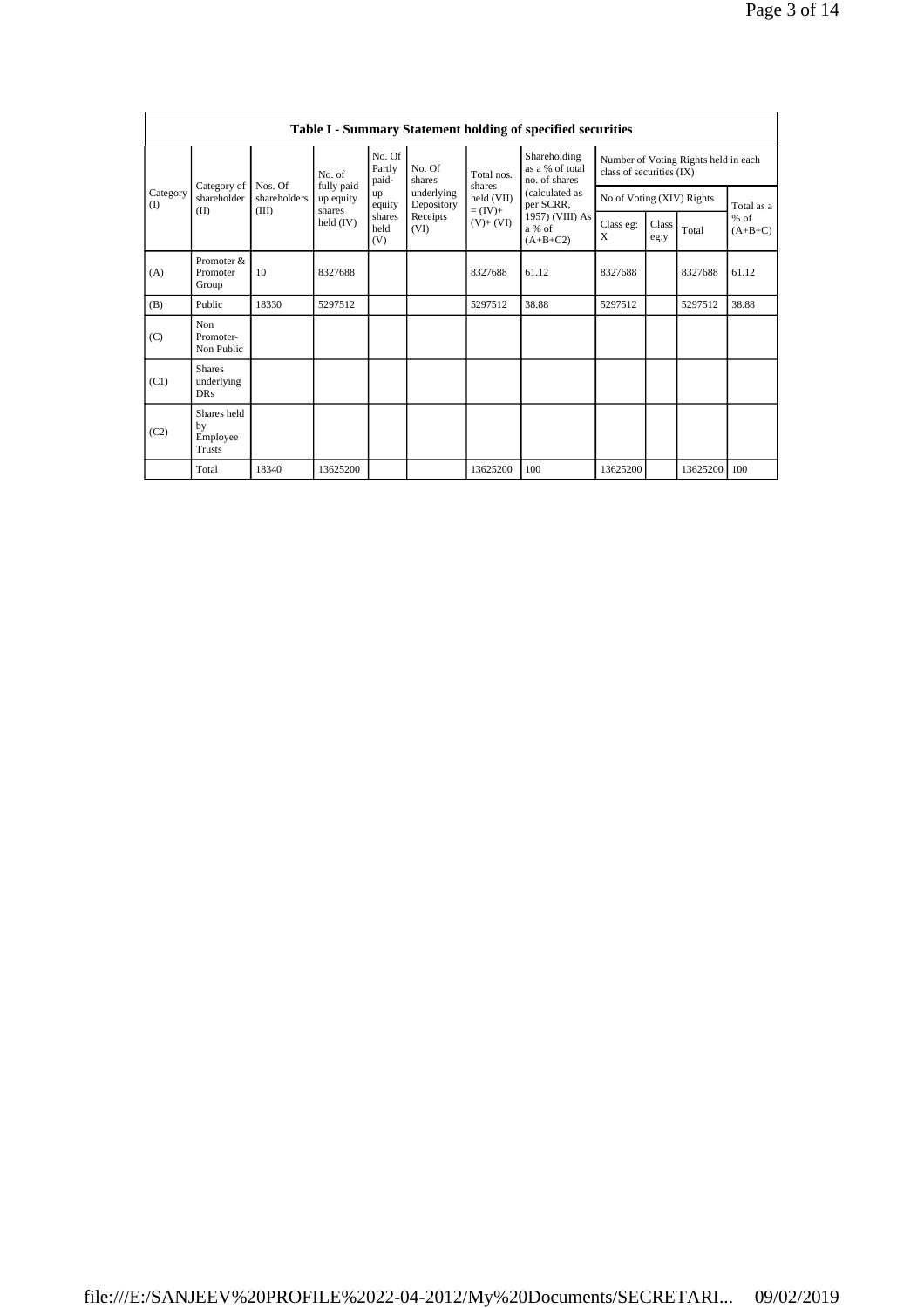|                 | Table I - Summary Statement holding of specified securities |                                                      |                     |                                                                          |                                                                                                               |                                                                                                            |                                                      |            |                                                                               |                              |                                       |  |
|-----------------|-------------------------------------------------------------|------------------------------------------------------|---------------------|--------------------------------------------------------------------------|---------------------------------------------------------------------------------------------------------------|------------------------------------------------------------------------------------------------------------|------------------------------------------------------|------------|-------------------------------------------------------------------------------|------------------------------|---------------------------------------|--|
| Category<br>(1) | Category of<br>shareholder<br>(II)<br>Promoter &            | No. Of<br><b>Shares</b><br>Underlying<br>Outstanding |                     | No. of<br><b>Shares</b><br>Underlying<br>Outstanding                     | No. Of Shares<br>Underlying<br>Outstanding<br>convertible<br>securities and<br>No. Of<br>Warrants (Xi)<br>(a) | Shareholding, as<br>a % assuming full<br>conversion of<br>convertible<br>securities (as a<br>percentage of | Number of<br>Locked in<br>shares (XII)               |            | Number of<br><b>Shares</b><br>pledged or<br>otherwise<br>encumbered<br>(XIII) |                              | Number of<br>equity shares<br>held in |  |
|                 |                                                             | convertible<br>securities $(X)$                      | Warrants<br>$(X_i)$ | diluted share<br>capital) $(XI)=$<br>$(VII)+(X)$ As a %<br>of $(A+B+C2)$ |                                                                                                               | No.<br>(a)                                                                                                 | As $a\%$<br>of total<br><b>Shares</b><br>held<br>(b) | No.<br>(a) | As a %<br>of total<br><b>Shares</b><br>held(b)                                | dematerialized<br>form (XIV) |                                       |  |
| (A)             | Promoter<br>Group                                           |                                                      |                     |                                                                          | 61.12                                                                                                         |                                                                                                            |                                                      |            |                                                                               | 8327688                      |                                       |  |
| (B)             | Public                                                      |                                                      |                     |                                                                          | 38.88                                                                                                         |                                                                                                            |                                                      |            |                                                                               | 4231477                      |                                       |  |
| (C)             | Non<br>Promoter-<br>Non Public                              |                                                      |                     |                                                                          |                                                                                                               |                                                                                                            |                                                      |            |                                                                               |                              |                                       |  |
| (C1)            | <b>Shares</b><br>underlying<br><b>DRs</b>                   |                                                      |                     |                                                                          |                                                                                                               |                                                                                                            |                                                      |            |                                                                               |                              |                                       |  |
| (C2)            | Shares held<br>by<br>Employee<br><b>Trusts</b>              |                                                      |                     |                                                                          |                                                                                                               |                                                                                                            |                                                      |            |                                                                               |                              |                                       |  |
|                 | Total                                                       |                                                      |                     |                                                                          | 100                                                                                                           |                                                                                                            |                                                      |            |                                                                               | 12559165                     |                                       |  |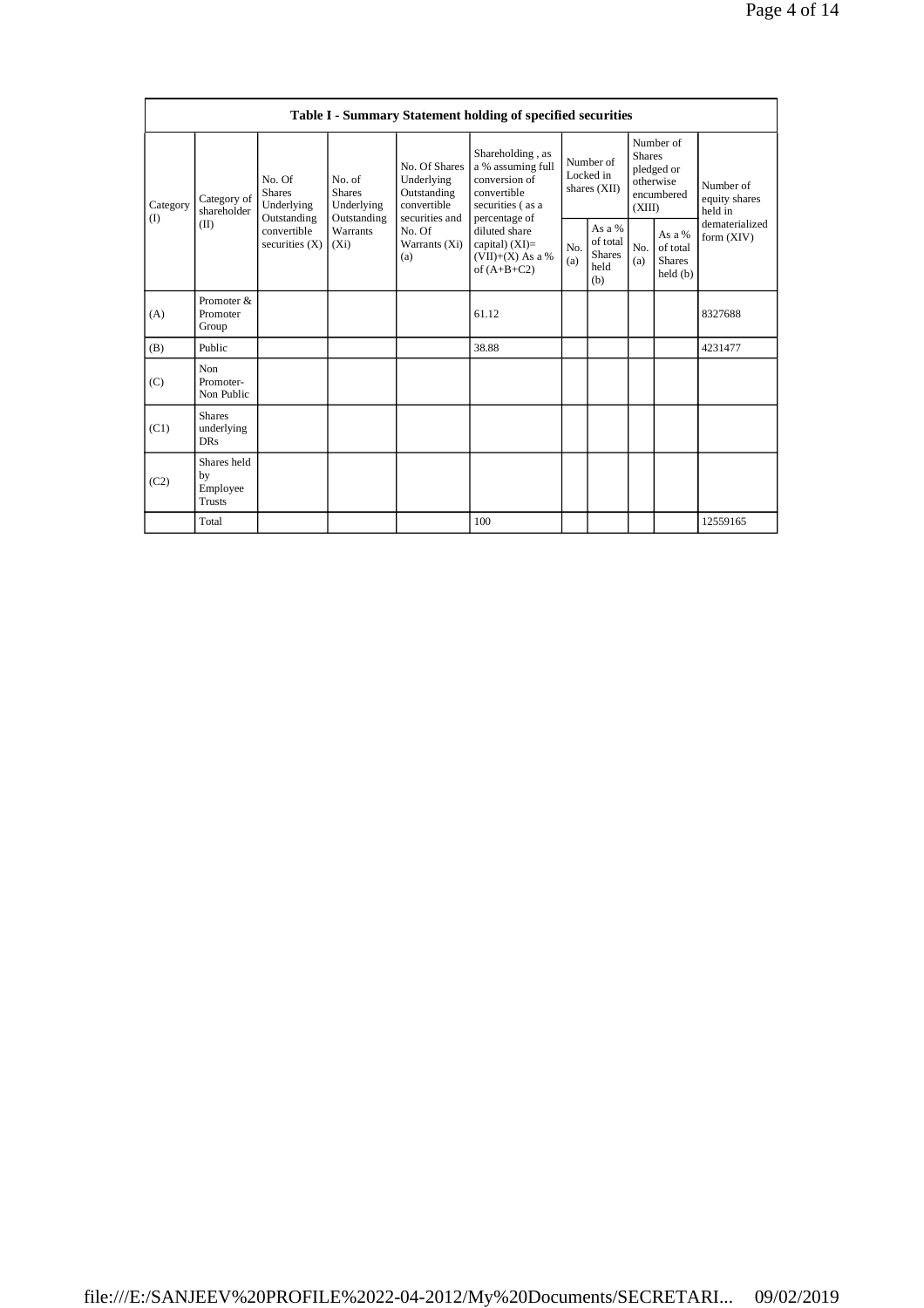|                                                                                                | Table II - Statement showing shareholding pattern of the Promoter and Promoter Group                                |                                  |                                   |                       |                          |                                    |                                                     |                               |               |                                 |                                 |
|------------------------------------------------------------------------------------------------|---------------------------------------------------------------------------------------------------------------------|----------------------------------|-----------------------------------|-----------------------|--------------------------|------------------------------------|-----------------------------------------------------|-------------------------------|---------------|---------------------------------|---------------------------------|
|                                                                                                |                                                                                                                     |                                  | No. of                            | No.<br>Of<br>Partly   | No. Of<br>shares         | Total nos.                         | Shareholding<br>as a % of<br>total no. of<br>shares | each class of securities (IX) |               | Number of Voting Rights held in |                                 |
| Sr.                                                                                            | Category & Name<br>of the<br>Shareholders (I)                                                                       | Nos. Of<br>shareholders<br>(III) | fully paid<br>up equity<br>shares | paid-<br>up<br>equity | underlying<br>Depository | shares<br>held (VII)<br>$= (IV) +$ | (calculated<br>as per                               | No of Voting (XIV) Rights     |               | Total<br>as a %                 |                                 |
|                                                                                                |                                                                                                                     |                                  | held (IV)                         | shares<br>held<br>(V) | Receipts<br>(VI)         | $(V) + (VI)$                       | SCRR, 1957)<br>(VIII) As a<br>% of<br>$(A+B+C2)$    | Class eg:<br>Χ                | Class<br>eg:y | Total                           | of<br>Total<br>Voting<br>rights |
| А                                                                                              | Table II - Statement showing shareholding pattern of the Promoter and Promoter Group                                |                                  |                                   |                       |                          |                                    |                                                     |                               |               |                                 |                                 |
| (1)                                                                                            | Indian                                                                                                              |                                  |                                   |                       |                          |                                    |                                                     |                               |               |                                 |                                 |
| (a)                                                                                            | Individuals/Hindu<br>undivided Family                                                                               | 10                               | 8327688                           |                       |                          | 8327688                            | 61.12                                               | 8327688                       |               | 8327688                         | 61.12                           |
| Sub-Total<br>(A)(1)                                                                            |                                                                                                                     | 10                               | 8327688                           |                       |                          | 8327688                            | 61.12                                               | 8327688                       |               | 8327688                         | 61.12                           |
| (2)                                                                                            | Foreign                                                                                                             |                                  |                                   |                       |                          |                                    |                                                     |                               |               |                                 |                                 |
| Total<br>Shareholding<br>of Promoter<br>and<br>Promoter<br>Group $(A)=$<br>$(A)(1)+(A)$<br>(2) |                                                                                                                     | 10                               | 8327688                           |                       |                          | 8327688                            | 61.12                                               | 8327688                       |               | 8327688                         | 61.12                           |
| В                                                                                              | Table III - Statement showing shareholding pattern of the Public shareholder                                        |                                  |                                   |                       |                          |                                    |                                                     |                               |               |                                 |                                 |
| (1)                                                                                            | Institutions                                                                                                        |                                  |                                   |                       |                          |                                    |                                                     |                               |               |                                 |                                 |
| (e)                                                                                            | Foreign Portfolio<br>Investors                                                                                      | $\mathbf{1}$                     | 1374                              |                       |                          | 1374                               | 0.01                                                | 1374                          |               | 1374                            | 0.01                            |
| (f)                                                                                            | Financial<br>Institutions/<br><b>Banks</b>                                                                          | 3                                | 2400                              |                       |                          | 2400                               | 0.02                                                | 2400                          |               | 2400                            | 0.02                            |
| Sub-Total<br>(B)(1)                                                                            |                                                                                                                     | $\overline{4}$                   | 3774                              |                       |                          | 3774                               | 0.03                                                | 3774                          |               | 3774                            | 0.03                            |
| (3)                                                                                            | Non-institutions                                                                                                    |                                  |                                   |                       |                          |                                    |                                                     |                               |               |                                 |                                 |
| (a(i))                                                                                         | Individuals -<br>i.Individual<br>shareholders<br>holding nominal<br>share capital up to<br>Rs. 2 lakhs.             | 17638                            | 3579074                           |                       |                          | 3579074                            | 26.27                                               | 3579074                       |               | 3579074                         | 26.27                           |
| (a(ii))                                                                                        | Individuals - ii.<br>Individual<br>shareholders<br>holding nominal<br>share capital in<br>excess of Rs. 2<br>lakhs. | 20                               | 853428                            |                       |                          | 853428                             | 6.26                                                | 853428                        |               | 853428                          | 6.26                            |
| (b)                                                                                            | NBFCs registered<br>with RBI                                                                                        | $\sqrt{2}$                       | 3000                              |                       |                          | 3000                               | 0.02                                                | 3000                          |               | 3000                            | 0.02                            |
| (e)                                                                                            | Any Other<br>(specify)                                                                                              | 666                              | 858236                            |                       |                          | 858236                             | 6.3                                                 | 858236                        |               | 858236                          | 6.3                             |
| Sub-Total<br>(B)(3)                                                                            |                                                                                                                     | 18326                            | 5293738                           |                       |                          | 5293738                            | 38.85                                               | 5293738                       |               | 5293738                         | 38.85                           |
| <b>Total Public</b><br>Shareholding<br>$(B)=(B)(1)+$<br>$(B)(2)+(B)$<br>(3)                    |                                                                                                                     | 18330                            | 5297512                           |                       |                          | 5297512                            | 38.88                                               | 5297512                       |               | 5297512                         | 38.88                           |
| $\mathbf C$                                                                                    | Table IV - Statement showing shareholding pattern of the Non Promoter- Non Public shareholder                       |                                  |                                   |                       |                          |                                    |                                                     |                               |               |                                 |                                 |
| Total<br>$(A+B+C2)$                                                                            |                                                                                                                     | 18340                            | 13625200                          |                       |                          | 13625200                           | 100                                                 | 13625200                      |               | 13625200 100                    |                                 |
| Total<br>$(A+B+C)$                                                                             |                                                                                                                     | 18340                            | 13625200                          |                       |                          | 13625200                           | 100                                                 | 13625200                      |               | 13625200 100                    |                                 |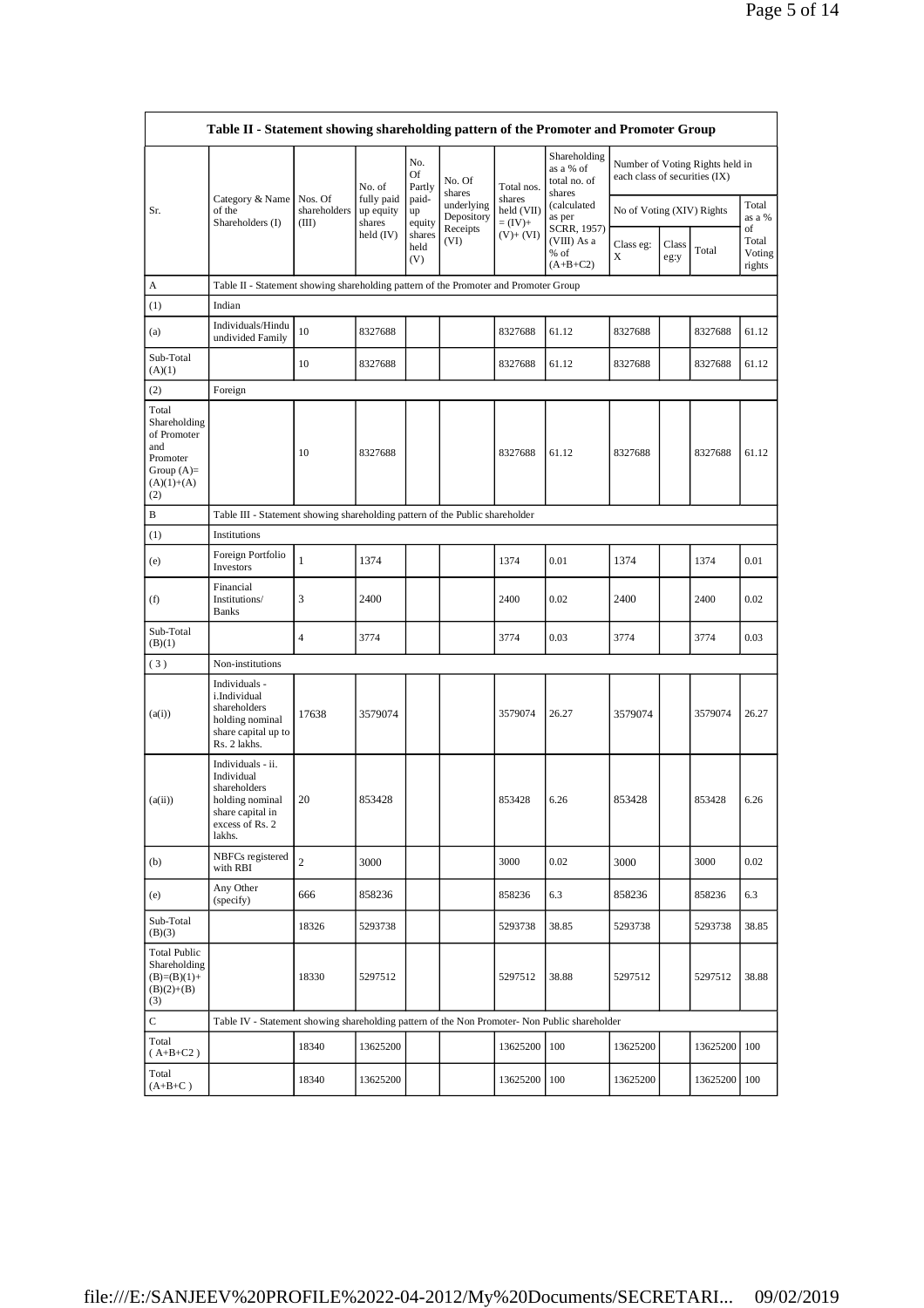|                                                                                         | Table II - Statement showing shareholding pattern of the Promoter and Promoter Group |                                                             |                                                                                                               |                                                                                               |                                        |                                                    |                                                                               |                                                |                                       |  |  |  |
|-----------------------------------------------------------------------------------------|--------------------------------------------------------------------------------------|-------------------------------------------------------------|---------------------------------------------------------------------------------------------------------------|-----------------------------------------------------------------------------------------------|----------------------------------------|----------------------------------------------------|-------------------------------------------------------------------------------|------------------------------------------------|---------------------------------------|--|--|--|
| Sr.                                                                                     | No. Of Shares<br>Underlying<br>Outstanding                                           | No. of Shares<br>Underlying<br>Outstanding<br>Warrants (Xi) | No. Of Shares<br>Underlying<br>Outstanding<br>convertible<br>securities and<br>No. Of<br>Warrants (Xi)<br>(a) | Shareholding, as a<br>% assuming full<br>conversion of<br>convertible<br>securities (as a     | Number of<br>Locked in<br>shares (XII) |                                                    | Number of<br><b>Shares</b><br>pledged or<br>otherwise<br>encumbered<br>(XIII) |                                                | Number of<br>equity shares<br>held in |  |  |  |
|                                                                                         | convertible<br>securities $(X)$                                                      |                                                             |                                                                                                               | percentage of diluted<br>share capital) $(XI)$ =<br>$(VII)+(X)$ As a % of<br>$(A+B+C2)$       | No.<br>(a)                             | As a %<br>of total<br><b>Shares</b><br>held<br>(b) | No.<br>(a)                                                                    | As a %<br>of total<br><b>Shares</b><br>held(b) | dematerialized<br>form $(XIV)$        |  |  |  |
| A                                                                                       |                                                                                      |                                                             |                                                                                                               | Table II - Statement showing shareholding pattern of the Promoter and Promoter Group          |                                        |                                                    |                                                                               |                                                |                                       |  |  |  |
| (1)                                                                                     | Indian                                                                               |                                                             |                                                                                                               |                                                                                               |                                        |                                                    |                                                                               |                                                |                                       |  |  |  |
| (a)                                                                                     |                                                                                      |                                                             |                                                                                                               | 61.12                                                                                         |                                        |                                                    |                                                                               |                                                | 8327688                               |  |  |  |
| Sub-Total (A)<br>(1)                                                                    |                                                                                      |                                                             |                                                                                                               | 61.12                                                                                         |                                        |                                                    |                                                                               |                                                | 8327688                               |  |  |  |
| (2)                                                                                     | Foreign                                                                              |                                                             |                                                                                                               |                                                                                               |                                        |                                                    |                                                                               |                                                |                                       |  |  |  |
| Total<br>Shareholding of<br>Promoter and<br>Promoter<br>Group $(A)=(A)$<br>$(1)+(A)(2)$ |                                                                                      |                                                             |                                                                                                               | 61.12                                                                                         |                                        |                                                    |                                                                               |                                                | 8327688                               |  |  |  |
| B                                                                                       |                                                                                      |                                                             |                                                                                                               | Table III - Statement showing shareholding pattern of the Public shareholder                  |                                        |                                                    |                                                                               |                                                |                                       |  |  |  |
| (1)                                                                                     | Institutions                                                                         |                                                             |                                                                                                               |                                                                                               |                                        |                                                    |                                                                               |                                                |                                       |  |  |  |
| (e)                                                                                     |                                                                                      |                                                             |                                                                                                               | 0.01                                                                                          |                                        |                                                    |                                                                               |                                                | 1374                                  |  |  |  |
| (f)                                                                                     |                                                                                      |                                                             |                                                                                                               | 0.02                                                                                          |                                        |                                                    |                                                                               |                                                | $\mathbf{0}$                          |  |  |  |
| Sub-Total (B)<br>(1)                                                                    |                                                                                      |                                                             |                                                                                                               | 0.03                                                                                          |                                        |                                                    |                                                                               |                                                | 1374                                  |  |  |  |
| (3)                                                                                     | Non-institutions                                                                     |                                                             |                                                                                                               |                                                                                               |                                        |                                                    |                                                                               |                                                |                                       |  |  |  |
| (a(i))                                                                                  |                                                                                      |                                                             |                                                                                                               | 26.27                                                                                         |                                        |                                                    |                                                                               |                                                | 2532139                               |  |  |  |
| (a(ii))                                                                                 |                                                                                      |                                                             |                                                                                                               | 6.26                                                                                          |                                        |                                                    |                                                                               |                                                | 853428                                |  |  |  |
| (b)                                                                                     |                                                                                      |                                                             |                                                                                                               | 0.02                                                                                          |                                        |                                                    |                                                                               |                                                | 3000                                  |  |  |  |
| (e)                                                                                     |                                                                                      |                                                             |                                                                                                               | 6.3                                                                                           |                                        |                                                    |                                                                               |                                                | 841536                                |  |  |  |
| Sub-Total (B)<br>(3)                                                                    |                                                                                      |                                                             |                                                                                                               | 38.85                                                                                         |                                        |                                                    |                                                                               |                                                | 4230103                               |  |  |  |
| <b>Total Public</b><br>Shareholding<br>$(B)=(B)(1)+(B)$<br>$(2)+(B)(3)$                 |                                                                                      |                                                             |                                                                                                               | 38.88                                                                                         |                                        |                                                    |                                                                               |                                                | 4231477                               |  |  |  |
| $\mathbf C$                                                                             |                                                                                      |                                                             |                                                                                                               | Table IV - Statement showing shareholding pattern of the Non Promoter- Non Public shareholder |                                        |                                                    |                                                                               |                                                |                                       |  |  |  |
| Total<br>$($ A+B+C2 $)$                                                                 |                                                                                      |                                                             |                                                                                                               | 100                                                                                           |                                        |                                                    |                                                                               |                                                | 12559165                              |  |  |  |
| Total<br>$(A+B+C)$                                                                      |                                                                                      |                                                             |                                                                                                               | 100                                                                                           |                                        |                                                    |                                                                               |                                                | 12559165                              |  |  |  |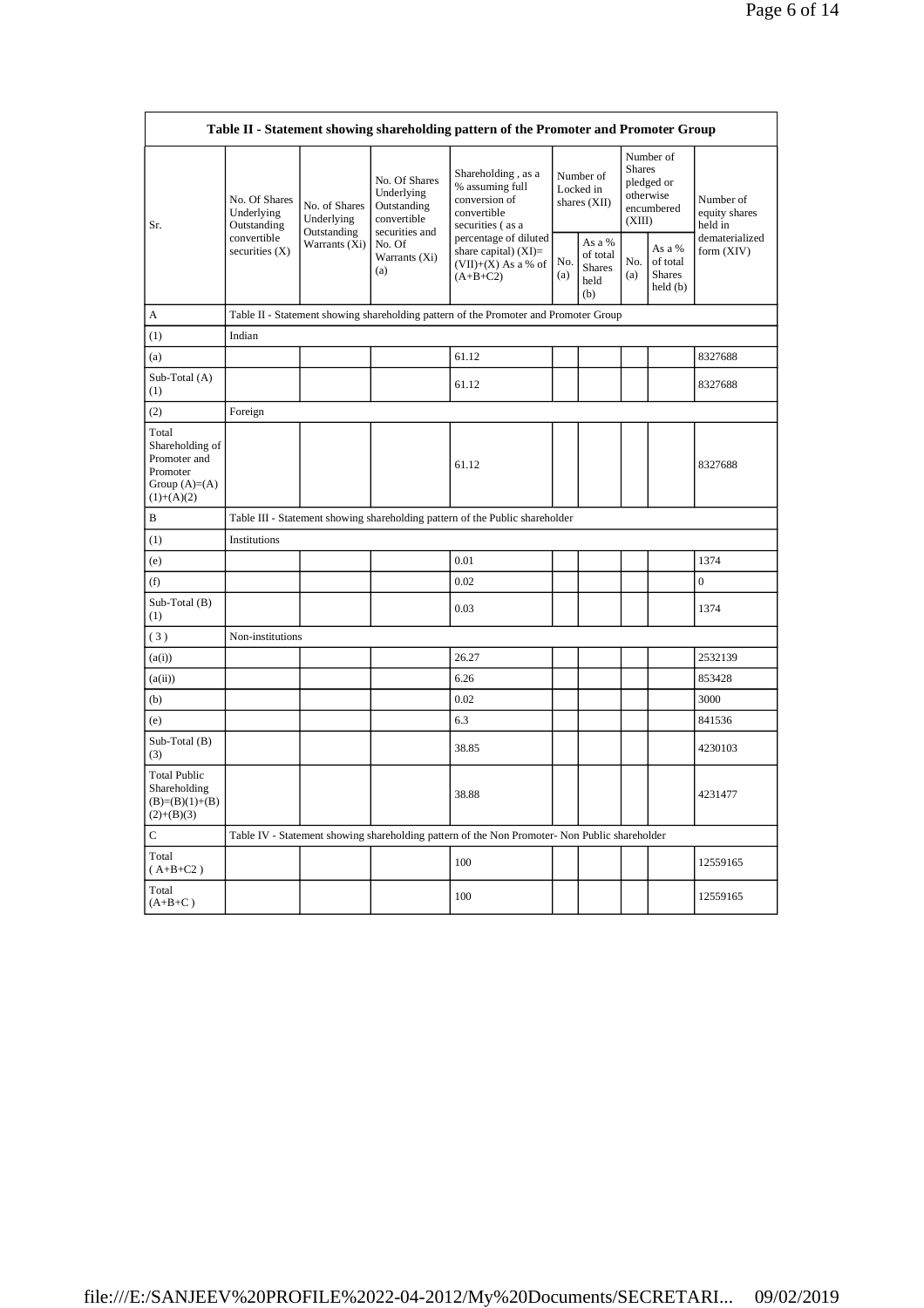|                                                                                                                                                                                              | <b>Individuals/Hindu undivided Family</b> |                         |                        |                   |              |                        |                 |  |  |  |  |
|----------------------------------------------------------------------------------------------------------------------------------------------------------------------------------------------|-------------------------------------------|-------------------------|------------------------|-------------------|--------------|------------------------|-----------------|--|--|--|--|
| Searial No.                                                                                                                                                                                  | $\mathbf{1}$                              | $\overline{c}$          | 3                      | $\overline{4}$    | 5            | 6                      | $\tau$          |  |  |  |  |
| Name of the<br>Shareholders (I)                                                                                                                                                              | Sonepal Singh<br>Sethi                    | Singh Rishipal<br>Sethi | Amarpal Singh<br>Sethi | Karanpal<br>Sethi | Nirmal Sethi | Sukhpal Singh<br>Sethi | Inderjeet Sethi |  |  |  |  |
| $PAN$ (II)                                                                                                                                                                                   | AACPS1911J                                | ALGPS6579K              | AACPS1910K             | AZAPS2423E        | AAMPS3994B   | AACPS1909C             | AAMPS3995A      |  |  |  |  |
| No. of fully paid<br>up equity shares<br>held (IV)                                                                                                                                           | 1507208                                   | 1168357                 | 1027375                | 970805            | 959212       | 857145                 | 853629          |  |  |  |  |
| No. Of Partly paid-<br>up equity shares<br>held (V)                                                                                                                                          |                                           |                         |                        |                   |              |                        |                 |  |  |  |  |
| No. Of shares<br>underlying<br>Depository<br>Receipts (VI)                                                                                                                                   |                                           |                         |                        |                   |              |                        |                 |  |  |  |  |
| Total nos. shares<br>held $(VII) = (IV) +$<br>$(V) + (VI)$                                                                                                                                   | 1507208                                   | 1168357                 | 1027375                | 970805            | 959212       | 857145                 | 853629          |  |  |  |  |
| Shareholding as a<br>% of total no. of<br>shares (calculated<br>as per SCRR,<br>1957) (VIII) As a<br>% of $(A+B+C2)$                                                                         | 11.06                                     | 8.57                    | 7.54                   | 7.13              | 7.04         | 6.29                   | 6.27            |  |  |  |  |
| Number of Voting Rights held in each class of securities (IX)                                                                                                                                |                                           |                         |                        |                   |              |                        |                 |  |  |  |  |
| Class eg:X                                                                                                                                                                                   | 1507208                                   | 1168357                 | 1027375                | 970805            | 959212       | 857145                 | 853629          |  |  |  |  |
| Class eg:y                                                                                                                                                                                   |                                           |                         |                        |                   |              |                        |                 |  |  |  |  |
| Total                                                                                                                                                                                        | 1507208                                   | 1168357                 | 1027375                | 970805            | 959212       | 857145                 | 853629          |  |  |  |  |
| Total as a % of<br><b>Total Voting rights</b>                                                                                                                                                | 11.06                                     | 8.57                    | 7.54                   | 7.13              | 7.04         | 6.29                   | 6.27            |  |  |  |  |
| No. Of Shares<br>Underlying<br>Outstanding<br>convertible<br>securities (X)                                                                                                                  |                                           |                         |                        |                   |              |                        |                 |  |  |  |  |
| No. of Shares<br>Underlying<br>Outstanding<br>Warrants (Xi)                                                                                                                                  |                                           |                         |                        |                   |              |                        |                 |  |  |  |  |
| No. Of Shares<br>Underlying<br>Outstanding<br>convertible<br>securities and No.<br>Of Warrants (Xi)<br>(a)                                                                                   |                                           |                         |                        |                   |              |                        |                 |  |  |  |  |
| Shareholding, as a<br>% assuming full<br>conversion of<br>convertible<br>securities (as a<br>percentage of<br>diluted share<br>capital) $(XI) = (VII)$<br>$+(Xi)(a)$ As a % of<br>$(A+B+C2)$ | 11.06                                     | 8.57                    | 7.54                   | 7.13              | 7.04         | 6.29                   | 6.27            |  |  |  |  |
| Number of Locked in shares (XII)                                                                                                                                                             |                                           |                         |                        |                   |              |                        |                 |  |  |  |  |
| No. (a)                                                                                                                                                                                      |                                           |                         |                        |                   |              |                        |                 |  |  |  |  |
| As a % of total<br>Shares held (b)                                                                                                                                                           |                                           |                         |                        |                   |              |                        |                 |  |  |  |  |
| Number of Shares pledged or otherwise encumbered (XIII)                                                                                                                                      |                                           |                         |                        |                   |              |                        |                 |  |  |  |  |
| No. (a)                                                                                                                                                                                      |                                           |                         |                        |                   |              |                        |                 |  |  |  |  |
| As a % of total<br>Shares held (b)                                                                                                                                                           |                                           |                         |                        |                   |              |                        |                 |  |  |  |  |
| Number of equity<br>shares held in<br>dematerialized<br>form (XIV)                                                                                                                           | 1507208                                   | 1168357                 | 1027375                | 970805            | 959212       | 857145                 | 853629          |  |  |  |  |
| Reason for not providing PAN                                                                                                                                                                 |                                           |                         |                        |                   |              |                        |                 |  |  |  |  |
| Reason for not<br>providing PAN                                                                                                                                                              |                                           |                         |                        |                   |              |                        |                 |  |  |  |  |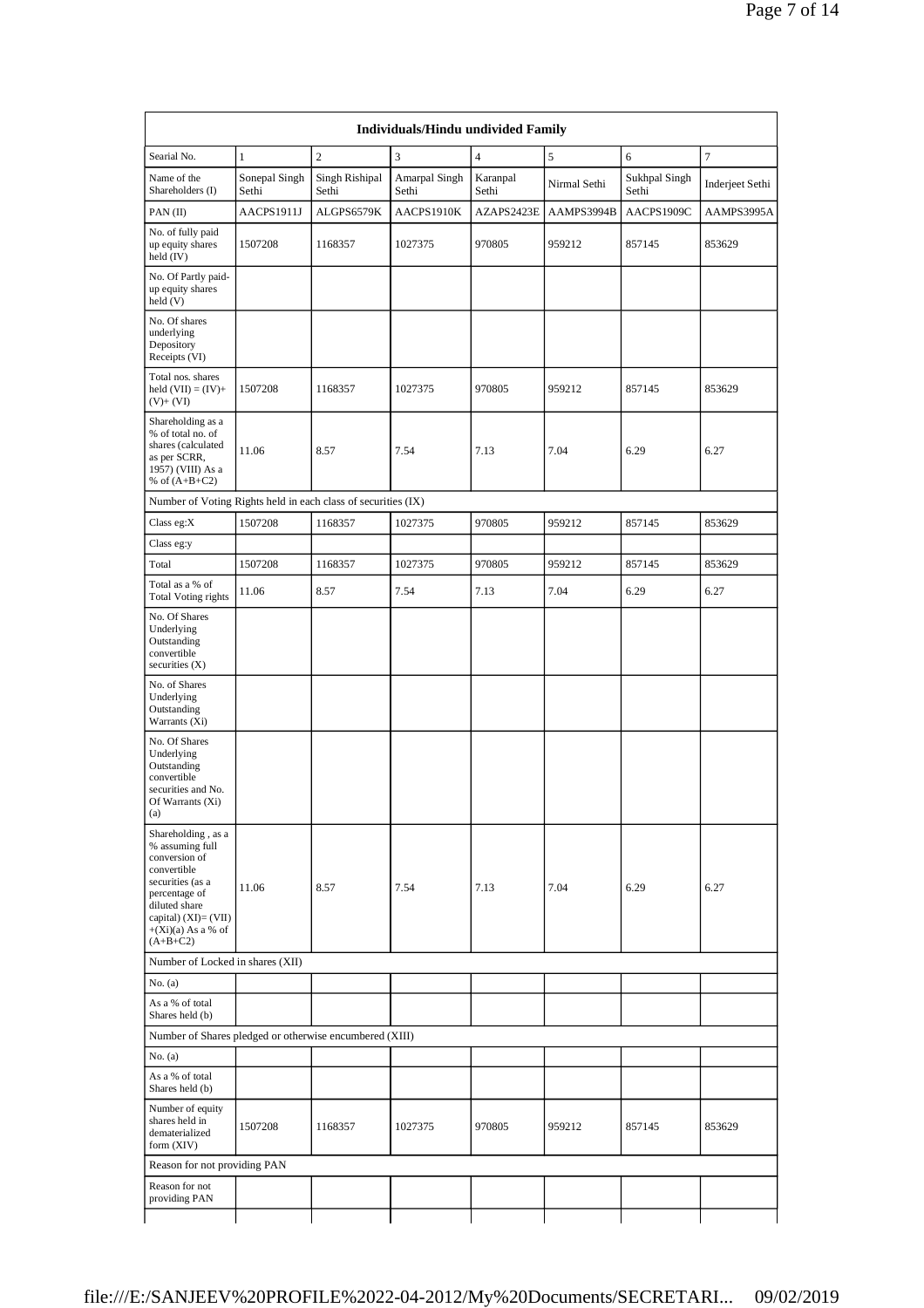| Shareholder type<br>Promoter<br>Promoter | Promoter<br>Promoter | Promoter<br>Promoter<br>Grour | Promoter |
|------------------------------------------|----------------------|-------------------------------|----------|
|------------------------------------------|----------------------|-------------------------------|----------|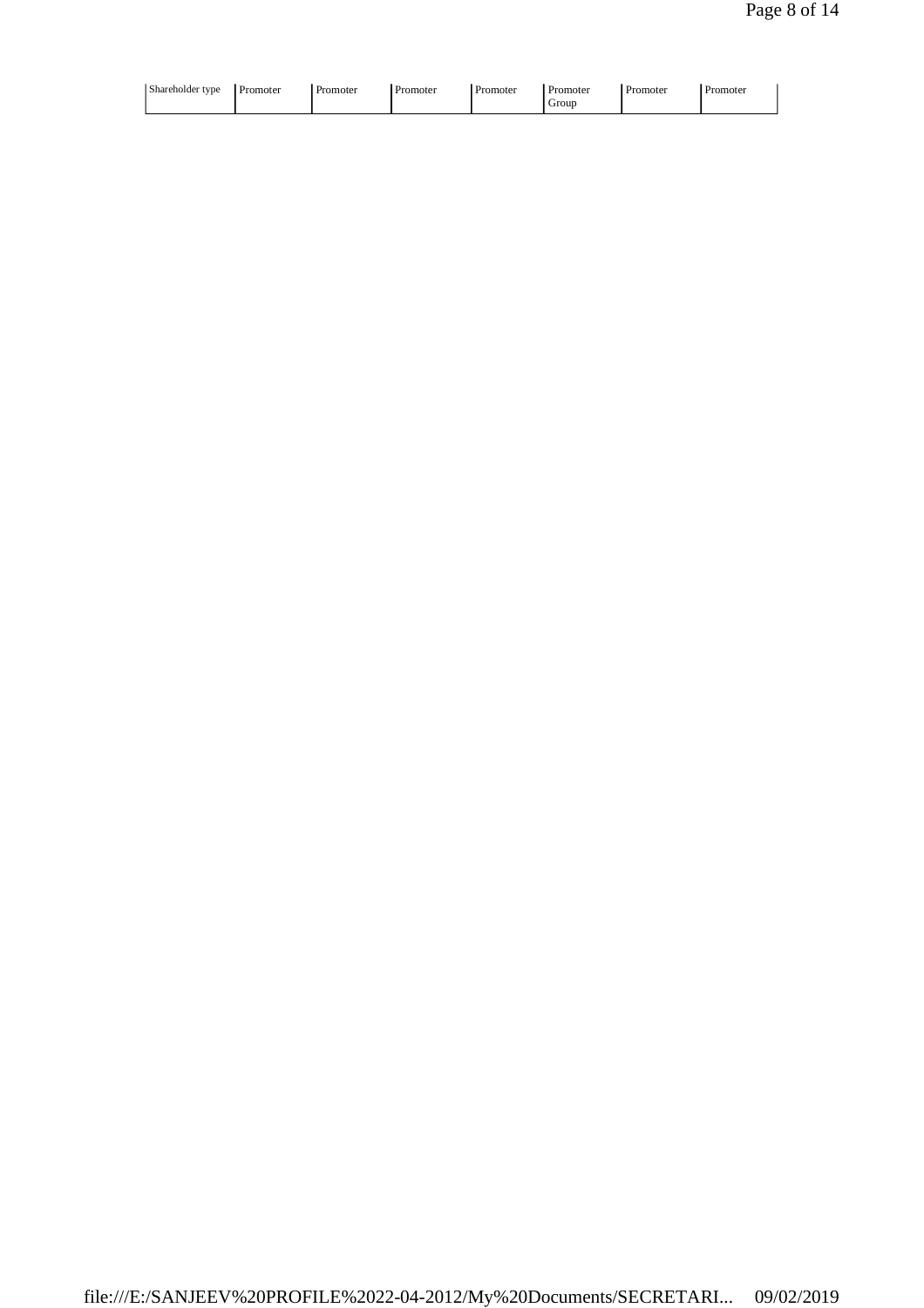|                                                                                                                                                                                              | <b>Individuals/Hindu undivided Family</b>                     |                  |            |                       |  |  |  |  |  |  |  |
|----------------------------------------------------------------------------------------------------------------------------------------------------------------------------------------------|---------------------------------------------------------------|------------------|------------|-----------------------|--|--|--|--|--|--|--|
| Searial No.                                                                                                                                                                                  | 8                                                             | 9                | 10         |                       |  |  |  |  |  |  |  |
| Name of the<br>Shareholders (I)                                                                                                                                                              | Davinder Sethi                                                | Kamalpreet Sethi | Saba Sethi | Click here to go back |  |  |  |  |  |  |  |
| PAN(II)                                                                                                                                                                                      | AAMPS3992H                                                    | AAMPS3993G       | AZAPS2424D | Total                 |  |  |  |  |  |  |  |
| No. of fully paid<br>up equity shares<br>held (IV)                                                                                                                                           | 667457                                                        | 222700           | 93800      | 8327688               |  |  |  |  |  |  |  |
| No. Of Partly paid-<br>up equity shares<br>held (V)                                                                                                                                          |                                                               |                  |            |                       |  |  |  |  |  |  |  |
| No. Of shares<br>underlying<br>Depository<br>Receipts (VI)                                                                                                                                   |                                                               |                  |            |                       |  |  |  |  |  |  |  |
| Total nos. shares<br>held $(VII) = (IV) +$<br>$(V)+(VI)$                                                                                                                                     | 667457                                                        | 222700           | 93800      | 8327688               |  |  |  |  |  |  |  |
| Shareholding as a<br>% of total no. of<br>shares (calculated<br>as per SCRR,<br>1957) (VIII) As a<br>% of $(A+B+C2)$                                                                         | 4.9                                                           | 1.63             | 0.69       | 61.12                 |  |  |  |  |  |  |  |
|                                                                                                                                                                                              | Number of Voting Rights held in each class of securities (IX) |                  |            |                       |  |  |  |  |  |  |  |
| Class eg:X                                                                                                                                                                                   | 667457                                                        | 222700           | 93800      | 8327688               |  |  |  |  |  |  |  |
| Class eg:y                                                                                                                                                                                   |                                                               |                  |            |                       |  |  |  |  |  |  |  |
| Total                                                                                                                                                                                        | 667457                                                        | 222700           | 93800      | 8327688               |  |  |  |  |  |  |  |
| Total as a % of<br><b>Total Voting rights</b>                                                                                                                                                | 4.9                                                           | 1.63             | 0.69       | 61.12                 |  |  |  |  |  |  |  |
| No. Of Shares<br>Underlying<br>Outstanding<br>convertible<br>securities (X)                                                                                                                  |                                                               |                  |            |                       |  |  |  |  |  |  |  |
| No. of Shares<br>Underlying<br>Outstanding<br>Warrants (Xi)                                                                                                                                  |                                                               |                  |            |                       |  |  |  |  |  |  |  |
| No. Of Shares<br>Underlying<br>Outstanding<br>convertible<br>securities and No.<br>Of Warrants (Xi)<br>(a)                                                                                   |                                                               |                  |            |                       |  |  |  |  |  |  |  |
| Shareholding, as a<br>% assuming full<br>conversion of<br>convertible<br>securities (as a<br>percentage of<br>diluted share<br>capital) $(XI) = (VII)$<br>$+(Xi)(a)$ As a % of<br>$(A+B+C2)$ | 4.9                                                           | 1.63             | 0.69       | 61.12                 |  |  |  |  |  |  |  |
| Number of Locked in shares (XII)                                                                                                                                                             |                                                               |                  |            |                       |  |  |  |  |  |  |  |
| No. (a)                                                                                                                                                                                      |                                                               |                  |            |                       |  |  |  |  |  |  |  |
| As a % of total<br>Shares held (b)                                                                                                                                                           |                                                               |                  |            |                       |  |  |  |  |  |  |  |
|                                                                                                                                                                                              | Number of Shares pledged or otherwise encumbered (XIII)       |                  |            |                       |  |  |  |  |  |  |  |
| No. (a)                                                                                                                                                                                      |                                                               |                  |            |                       |  |  |  |  |  |  |  |
| As a % of total<br>Shares held (b)                                                                                                                                                           |                                                               |                  |            |                       |  |  |  |  |  |  |  |
| Number of equity<br>shares held in<br>dematerialized<br>form (XIV)                                                                                                                           | 667457                                                        | 222700           | 93800      | 8327688               |  |  |  |  |  |  |  |
| Reason for not providing PAN                                                                                                                                                                 |                                                               |                  |            |                       |  |  |  |  |  |  |  |
| Reason for not<br>providing PAN                                                                                                                                                              |                                                               |                  |            |                       |  |  |  |  |  |  |  |
| Shareholder type                                                                                                                                                                             |                                                               |                  |            |                       |  |  |  |  |  |  |  |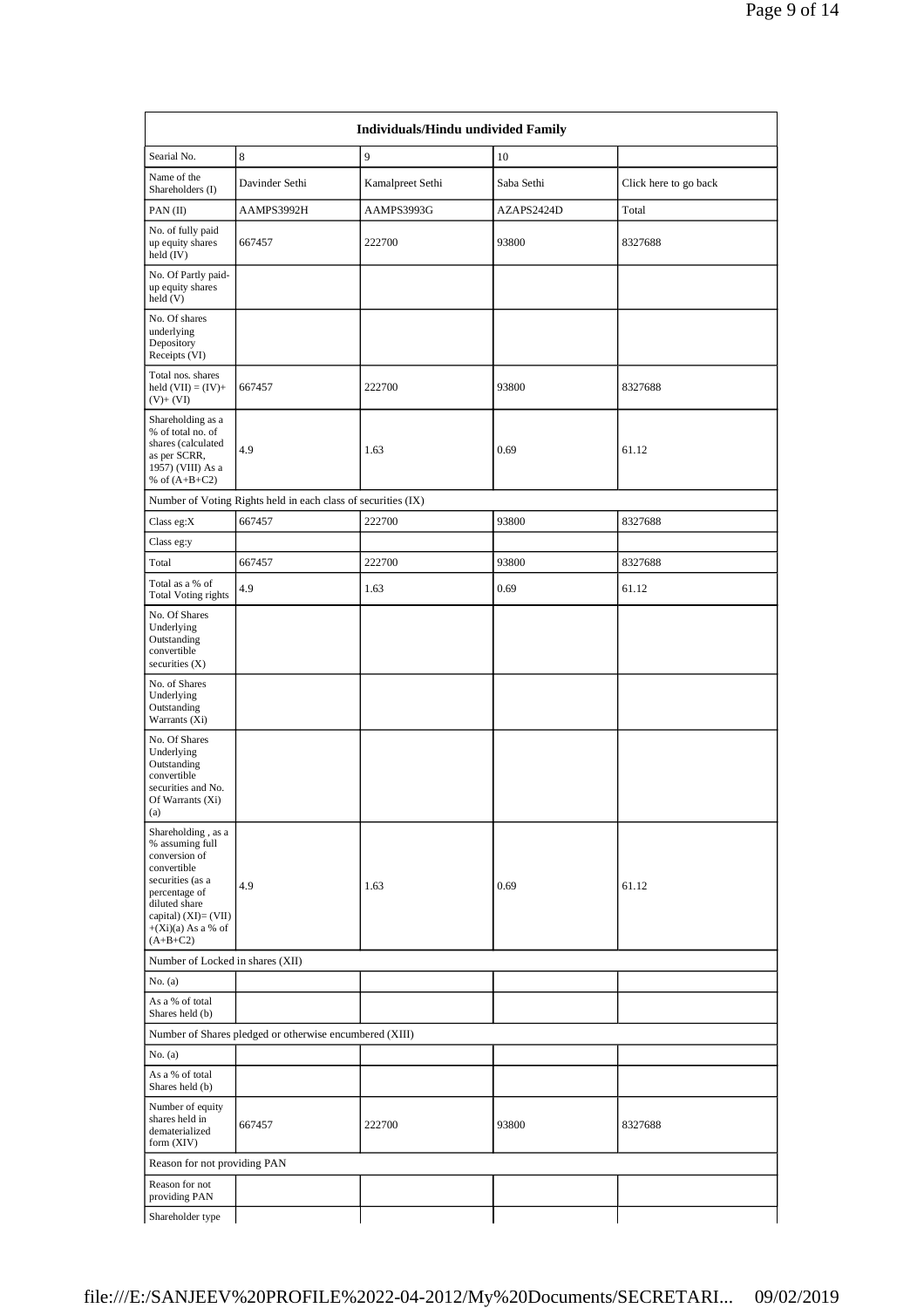|--|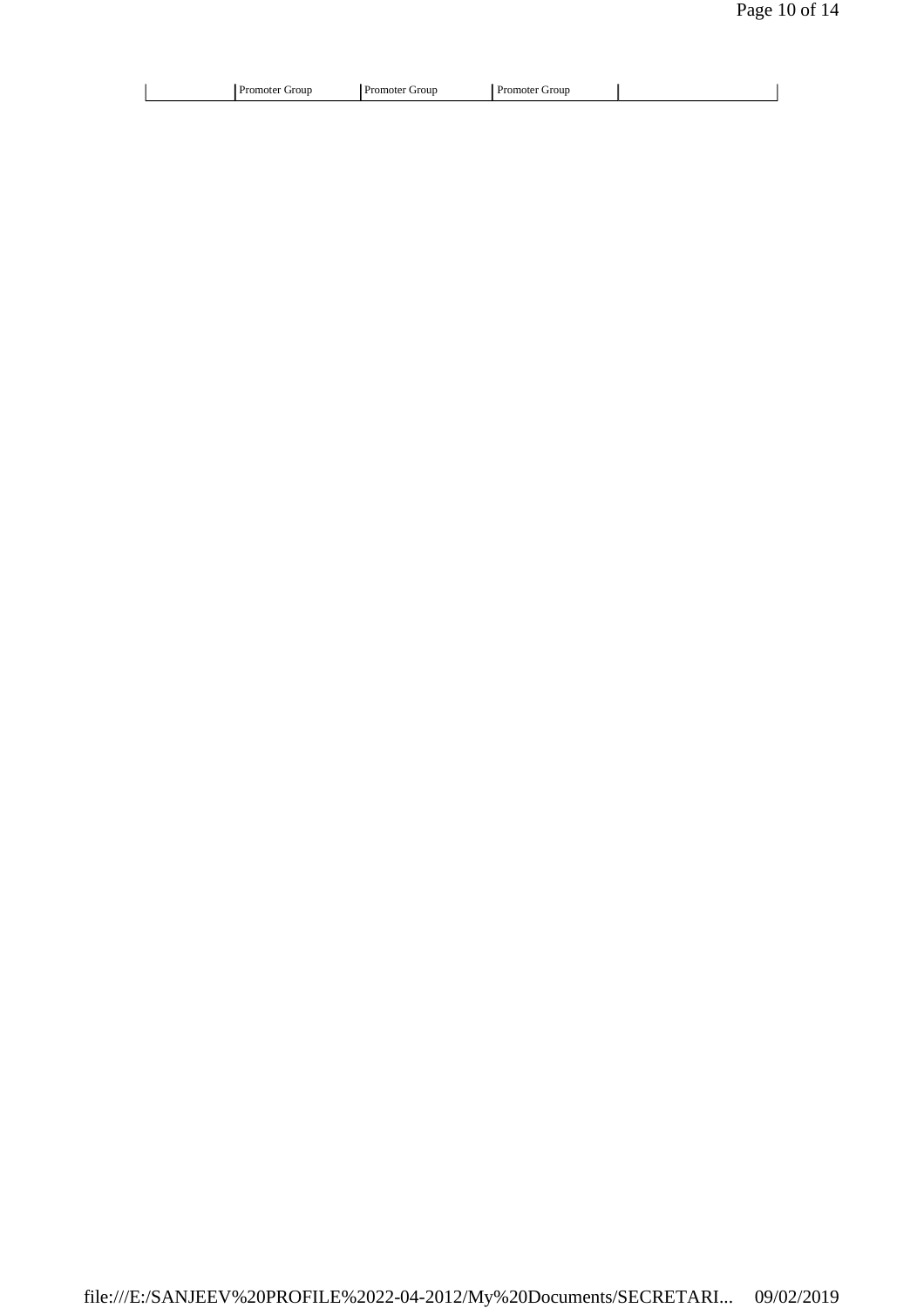| Any Other (specify)                                                                                                                                                                      |              |                                                               |                              |                     |                 |                            |                                            |  |  |  |  |
|------------------------------------------------------------------------------------------------------------------------------------------------------------------------------------------|--------------|---------------------------------------------------------------|------------------------------|---------------------|-----------------|----------------------------|--------------------------------------------|--|--|--|--|
| Searial No.                                                                                                                                                                              | $\mathbf{1}$ | $\mathfrak{2}$                                                | 3                            | $\overline{4}$      | 5               | 6                          | 7                                          |  |  |  |  |
| Category                                                                                                                                                                                 | <b>HUF</b>   | Non-Resident<br>Indian (NRI)                                  | Overseas<br>Corporate Bodies | Clearing<br>Members | Market<br>Maker | <b>Bodies</b><br>Corporate | Director or<br><b>Director's Relatives</b> |  |  |  |  |
| Category / More<br>than 1 percentage                                                                                                                                                     | Category     | Category                                                      | Category                     | Category            | Category        | Category                   | Category                                   |  |  |  |  |
| Name of the<br>Shareholders (I)                                                                                                                                                          |              |                                                               |                              |                     |                 |                            |                                            |  |  |  |  |
| PAN(II)                                                                                                                                                                                  |              |                                                               |                              |                     |                 |                            |                                            |  |  |  |  |
| No. of the<br>Shareholders (I)                                                                                                                                                           | 233          | 150                                                           | 1                            | 104                 | $\overline{4}$  | 172                        | $\overline{c}$                             |  |  |  |  |
| No. of fully paid<br>up equity shares<br>held (IV)                                                                                                                                       | 166501       | 108880                                                        | 2600                         | 85989               | 1167            | 305078                     | 188021                                     |  |  |  |  |
| No. Of Partly paid-<br>up equity shares<br>held (V)                                                                                                                                      |              |                                                               |                              |                     |                 |                            |                                            |  |  |  |  |
| No. Of shares<br>underlying<br>Depository<br>Receipts (VI)                                                                                                                               |              |                                                               |                              |                     |                 |                            |                                            |  |  |  |  |
| Total nos. shares<br>held $(VII) = (IV) +$<br>$(V)+(VI)$                                                                                                                                 | 166501       | 108880                                                        | 2600                         | 85989               | 1167            | 305078                     | 188021                                     |  |  |  |  |
| Shareholding as a<br>% of total no. of<br>shares (calculated<br>as per SCRR,<br>1957) (VIII) As a<br>% of $(A+B+C2)$                                                                     | 1.22         | 0.8                                                           | 0.02                         | 0.63                | 0.01            | 2.24                       | 1.38                                       |  |  |  |  |
|                                                                                                                                                                                          |              | Number of Voting Rights held in each class of securities (IX) |                              |                     |                 |                            |                                            |  |  |  |  |
| Class eg: X                                                                                                                                                                              | 166501       | 108880                                                        | 2600                         | 85989               | 1167            | 305078                     | 188021                                     |  |  |  |  |
| Class eg:y                                                                                                                                                                               |              |                                                               |                              |                     |                 |                            |                                            |  |  |  |  |
| Total                                                                                                                                                                                    | 166501       | 108880                                                        | 2600                         | 85989               | 1167            | 305078                     | 188021                                     |  |  |  |  |
| Total as a % of<br><b>Total Voting rights</b>                                                                                                                                            | 1.22         | 0.8                                                           | 0.02                         | 0.63                | 0.01            | 2.24                       | 1.38                                       |  |  |  |  |
| No. Of Shares<br>Underlying<br>Outstanding<br>convertible<br>securities (X)                                                                                                              |              |                                                               |                              |                     |                 |                            |                                            |  |  |  |  |
| No. of Shares<br>Underlying<br>Outstanding<br>Warrants (Xi)                                                                                                                              |              |                                                               |                              |                     |                 |                            |                                            |  |  |  |  |
| No. Of Shares<br>Underlying<br>Outstanding<br>convertible<br>securities and No.<br>Of Warrants (Xi)<br>(a)                                                                               |              |                                                               |                              |                     |                 |                            |                                            |  |  |  |  |
| Shareholding, as a<br>% assuming full<br>conversion of<br>convertible<br>securities (as a<br>percentage of<br>diluted share<br>capital) $(XI) = (VII)$<br>$+(X)$ As a % of<br>$(A+B+C2)$ | 1.22         | 0.8                                                           | 0.02                         | 0.63                | 0.01            | 2.24                       | 1.38                                       |  |  |  |  |
| Number of Locked in shares (XII)                                                                                                                                                         |              |                                                               |                              |                     |                 |                            |                                            |  |  |  |  |
| No. (a)                                                                                                                                                                                  |              |                                                               |                              |                     |                 |                            |                                            |  |  |  |  |
| As a % of total<br>Shares held (b)                                                                                                                                                       |              |                                                               |                              |                     |                 |                            |                                            |  |  |  |  |
| Number of equity<br>shares held in<br>dematerialized<br>form (XIV)                                                                                                                       | 166501       | 108880                                                        | 0                            | 85989               | 1167            | 290978                     | 188021                                     |  |  |  |  |
| Reason for not providing PAN                                                                                                                                                             |              |                                                               |                              |                     |                 |                            |                                            |  |  |  |  |
|                                                                                                                                                                                          |              |                                                               |                              |                     |                 |                            |                                            |  |  |  |  |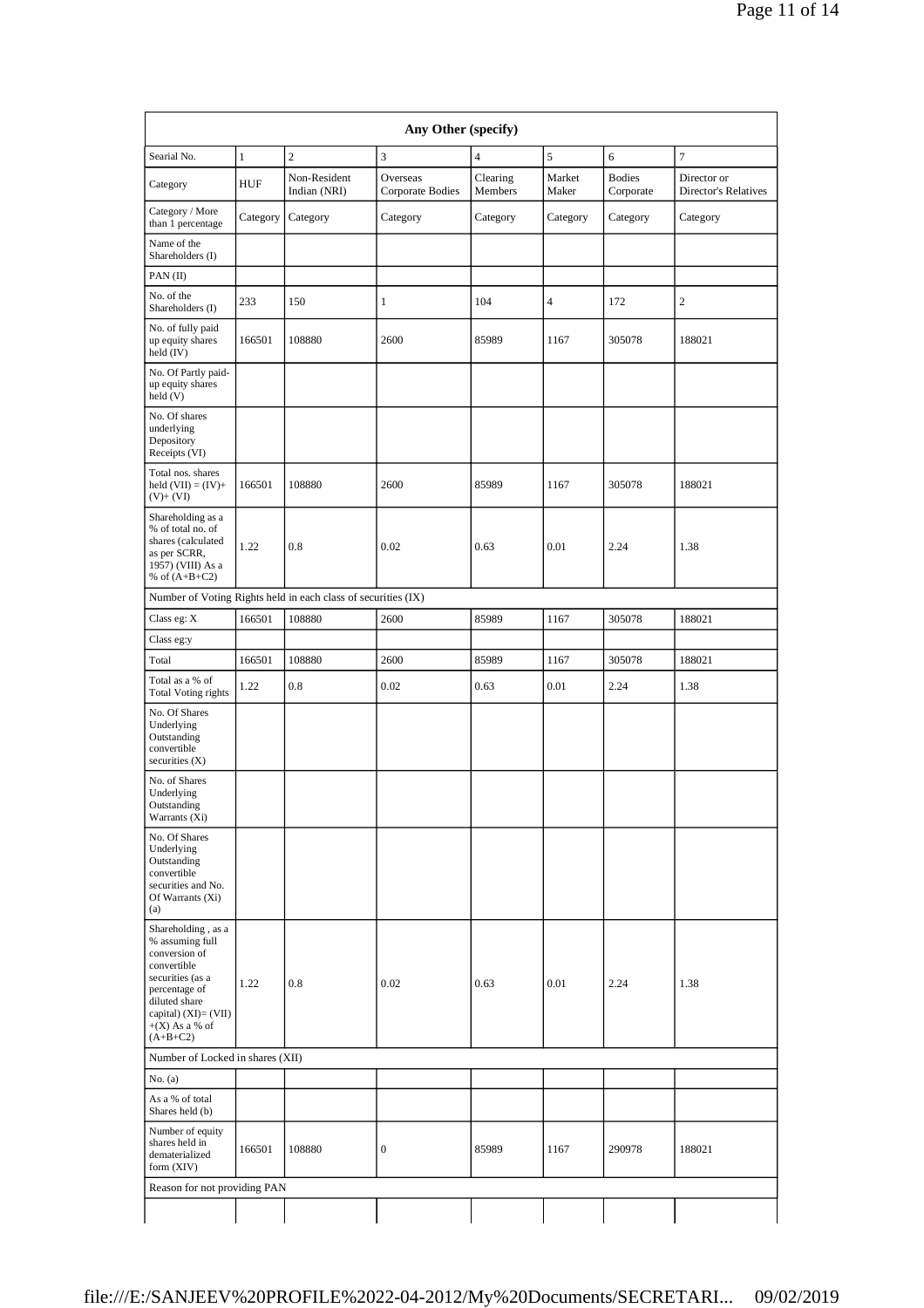| ' Rea<br>or not                                                                          |  |  |  |  |
|------------------------------------------------------------------------------------------|--|--|--|--|
| $\sim$<br>. .<br>$\Delta$ $\mathbb{N}$<br>$1 \text{ m} \text{m}$<br>dına<br>$\cdots$<br> |  |  |  |  |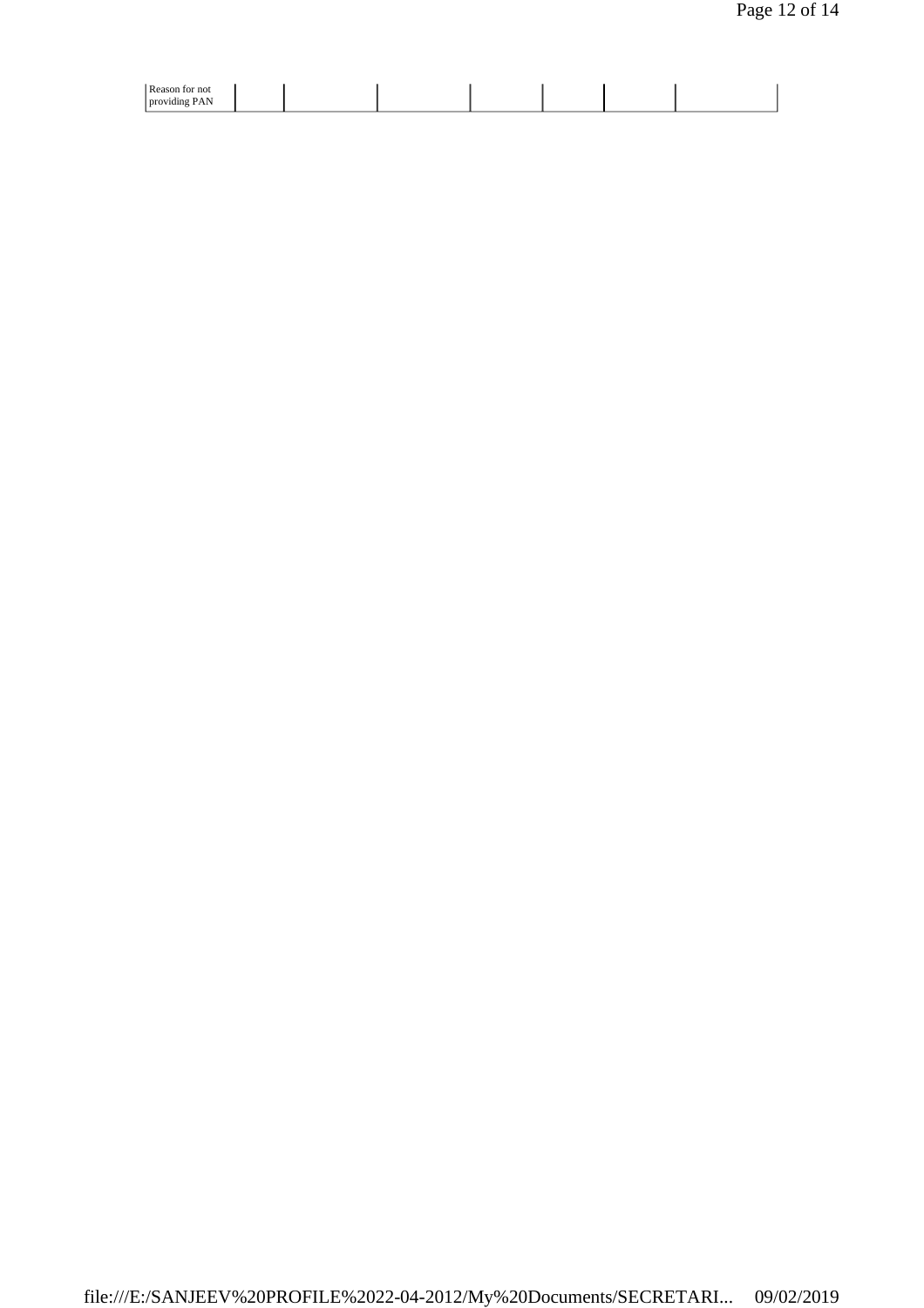| Any Other (specify)                                                                                                                                                                      |                                        |                       |
|------------------------------------------------------------------------------------------------------------------------------------------------------------------------------------------|----------------------------------------|-----------------------|
| Searial No.                                                                                                                                                                              | 8                                      |                       |
| Category                                                                                                                                                                                 | Director or Director's Relatives       |                       |
| Category / More<br>than 1 percentage                                                                                                                                                     | More than 1 percentage of shareholding |                       |
| Name of the<br>Shareholders (I)                                                                                                                                                          | Shirley Paul                           | Click here to go back |
| PAN(II)                                                                                                                                                                                  | AFBPP6067L                             | Total                 |
| No. of the<br>Shareholders (I)                                                                                                                                                           | 1                                      | 666                   |
| No. of fully paid<br>up equity shares<br>held (IV)                                                                                                                                       | 162696                                 | 858236                |
| No. Of Partly paid-<br>up equity shares<br>held (V)                                                                                                                                      |                                        |                       |
| No. Of shares<br>underlying<br>Depository<br>Receipts (VI)                                                                                                                               |                                        |                       |
| Total nos. shares<br>held $(VII) = (IV) +$<br>$(V)+(VI)$                                                                                                                                 | 162696                                 | 858236                |
| Shareholding as a<br>% of total no. of<br>shares (calculated<br>as per SCRR,<br>1957) (VIII) As a<br>% of $(A+B+C2)$                                                                     | 1.19                                   | 6.3                   |
| Number of Voting Rights held in each class of securities (IX)                                                                                                                            |                                        |                       |
| Class eg: $\mathbf X$                                                                                                                                                                    | 162696                                 | 858236                |
| Class eg:y                                                                                                                                                                               |                                        |                       |
| Total                                                                                                                                                                                    | 162696                                 | 858236                |
| Total as a % of<br><b>Total Voting rights</b>                                                                                                                                            | 1.19                                   | 6.3                   |
| No. Of Shares<br>Underlying<br>Outstanding<br>convertible<br>securities $(X)$                                                                                                            |                                        |                       |
| No. of Shares<br>Underlying<br>Outstanding<br>Warrants (Xi)                                                                                                                              |                                        |                       |
| No. Of Shares<br>Underlying<br>Outstanding<br>convertible<br>securities and No.<br>Of Warrants (Xi)<br>(a)                                                                               |                                        |                       |
| Shareholding, as a<br>% assuming full<br>conversion of<br>convertible<br>securities (as a<br>percentage of<br>diluted share<br>capital) $(XI) = (VII)$<br>$+(X)$ As a % of<br>$(A+B+C2)$ | 1.19                                   | 6.3                   |
| Number of Locked in shares (XII)                                                                                                                                                         |                                        |                       |
| No. (a)                                                                                                                                                                                  |                                        |                       |
| As a % of total<br>Shares held (b)                                                                                                                                                       |                                        |                       |
| Number of equity<br>shares held in<br>dematerialized<br>form (XIV)                                                                                                                       | 162696                                 | 841536                |
| Reason for not providing PAN                                                                                                                                                             |                                        |                       |
| Reason for not<br>providing PAN                                                                                                                                                          |                                        |                       |